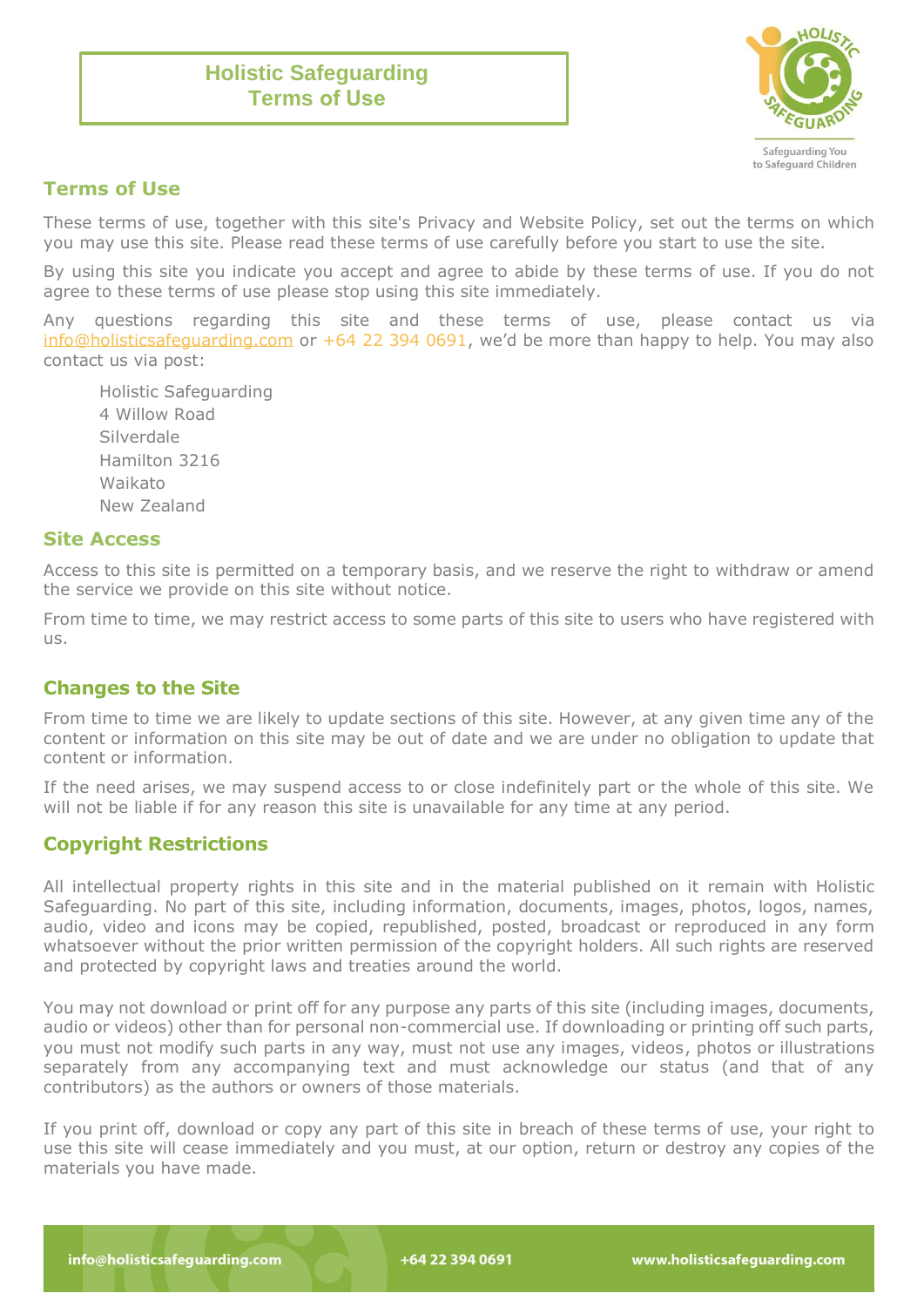

## **Trademarks**

Holistic Safeguarding, marks and logos are some of the our registered and unregistered trademarks.

Nothing contained in this site shall give by implication or otherwise any right or licence to anyone to use any trademarked word or logo of Holistic Safeguarding or any other organisation

### **Passwords and Registration on this Site**

If you choose, or are provided with, a user identification code, password or other security procedure information to this site, you must treat such information as confidential and you must not disclose it to anyone else.

We have the right to disable any user identification code or password at any time.

You are responsible for ensuring that all persons who access our site through your internet connection are aware of these terms, and that they comply with them.

## **Links To and From this Site**

We do not enter into affiliate linking schemes with other websites.

The existence of a link from any organisation's site to this site does not imply that we endorse the activities or views of that organisation, nor does it suggest any form of association or approval on our part.

Where this site contains links to other sites and resources provided by third parties, such links are provided for your information only. We have no control over the contents of third party sites or materials and accept no responsibility for them or for any loss or damage that may arise from your use of them.

## **Depiction of Children**

Any photographs, images, videos or sound recordings of children used on this site to illustrate the Holistic Safeguarding's work use Holistic Safeguarding purchased imagery, or actors, and do not depict actual situations.

## **Only lawful Use**

You agree to use this site only for lawful purposes, and in a manner which does not infringe the rights of, or restrict, or inhibit the use and enjoyment of this site by any other party. Such restriction and inhibition includes, without limitation, conduct which is unlawful or which may harass, defame or cause distress or inconvenience to any person and the transmission of obscene or offensive material or disruption of normal flow of dialogue within this site.

#### **Our Liability**

Commentary, advice and other materials posted on this site are not intended to amount to advice on which reliance should be placed. We do not accept any liability or responsibility arising from any reliance placed on such materials by any visitor to this site, or by anyone who may be informed by any of its contents.

To the extent permitted by law, Holistic Safeguarding does not accept liability for any direct, indirect or consequential loss or damage incurred by a user in connection with their use or inability to use this site, the results of their use of this site, any site linked to or from this site or any material posted on this site, including without limitation any liability for loss of profits or contracts, loss of business, loss of income or revenue, loss of anticipated savings, loss of data, loss of goodwill, or loss of time, howsoever arising and whether caused by tort (including negligence) breach of contract or otherwise, even if foreseeable.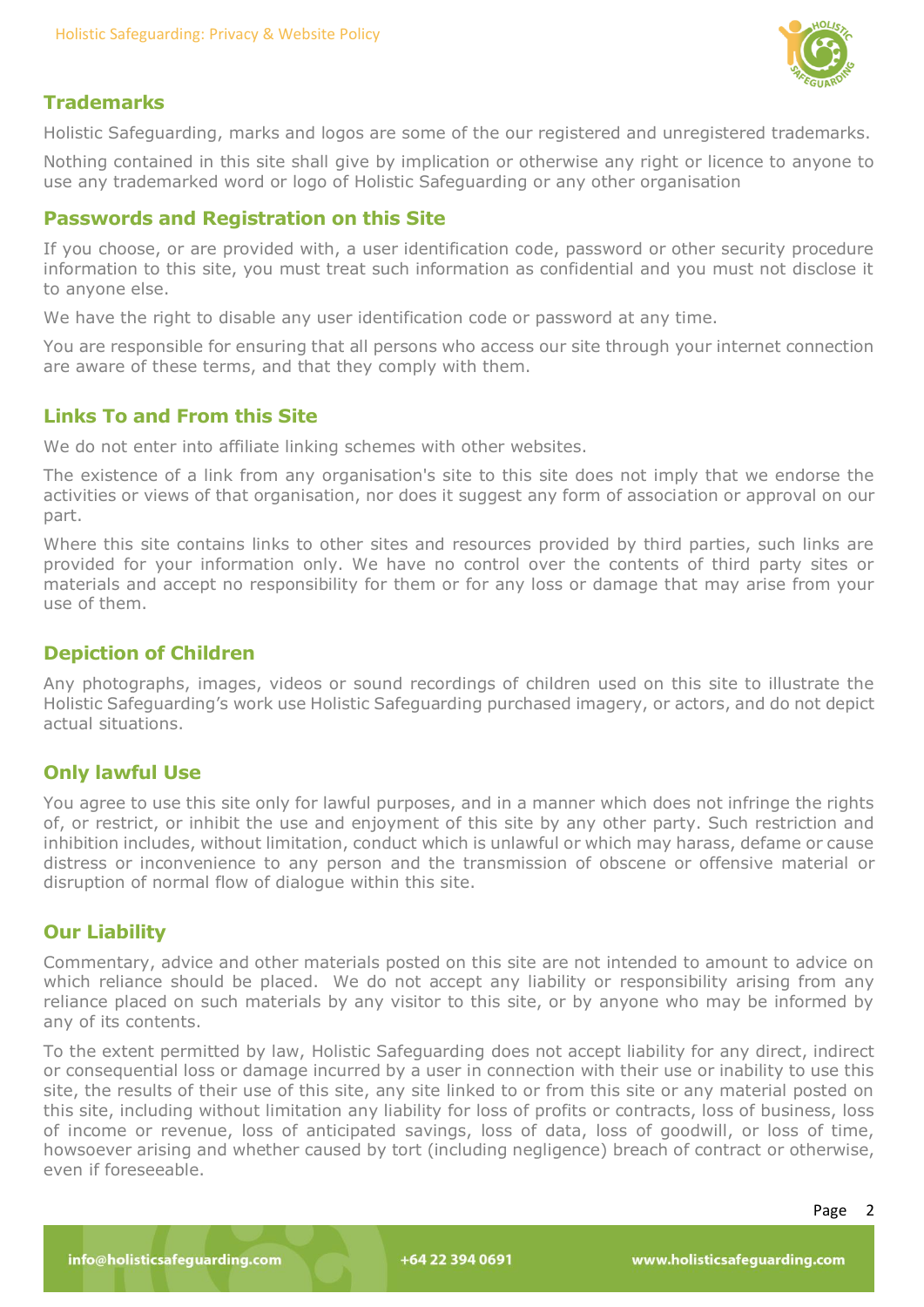

This does not affect any liability for death or personal injury arising from our negligence nor any liability for fraudulent misrepresentation or misrepresentation as to a fundamental matter, nor any other liability which cannot be included or limited under any applicable law.

#### **No Warranties**

This site and its information, names, images, photographs, logos and icons regarding or relating to Holistic Safeguarding, its products and services, or any other organisations products and services, are provided 'AS IS' and on an 'AS IS AVAILABLE' basis without any representation or endorsement made and without any guarantee, condition or warranty of any kind whether express or implied by statute, common law or the law of equity, including but not limited to any implied warranties of satisfactory quality, fitness for a particular purpose, non-infringement, compatibility, security, completeness or accuracy.

Holistic Safeguarding does not warrant that this site will be interrupted or error-free, that defects in materials or functions will be corrected, or that this site or its servers are free of viruses or bugs

## **Conflict**

If there is a conflict between these terms of use, the Privacy and Website Policy and/or any other terms of use appearing on this site regarding specific material, then the other terms of use shall prevail over these terms of use and the Privacy Policy.

## **Severing Terms**

If any term in these terms of use is determined to be illegal, invalid or otherwise unenforceable by reason of the laws of any state or country in which these terms of use are intended to be effective, then to the extent to and within the jurisdiction in which that term is illegal, invalid and unenforceable, it shall be served and deleted from this clause and the remaining terms of use shall survive, remain in full force and continue to be binding and enforceable.

#### **Processing Information on You**

We process information about you in accordance with this site's Privacy and Website Policy. By using this site you consent to such processing and you promise that all data provided by you is accurate.

## **Viruses, hacking and other offences**

You must not misuse this site by knowingly introducing viruses, trojans, worms, logic bombs or other material which are malicious or technologically harmful. You must not attempt to gain unauthorised access to this site, the servers on which this site is stored or any server, computer or database connected to this site. You must not attack this site via a denial-of-service attack or a disrupted denialof service attack.

By breaching this provision, you would commit a criminal offence under New Zealand legislation. We will report any such breach to the relevant law enforcement authorities and we will co-operate with those authorities by disclosing your identity to them. In the event of such a breach, your right to use this site and any other site we operate will cease immediately.

We will not be liable for any loss or damage caused by a distributed denial-of-service attack, viruses or other technologically harmful material that may infect your computer equipment, computer programs, data or other proprietary material due to your use of this site or your downloading of any material posted on it or on any site linked to it.